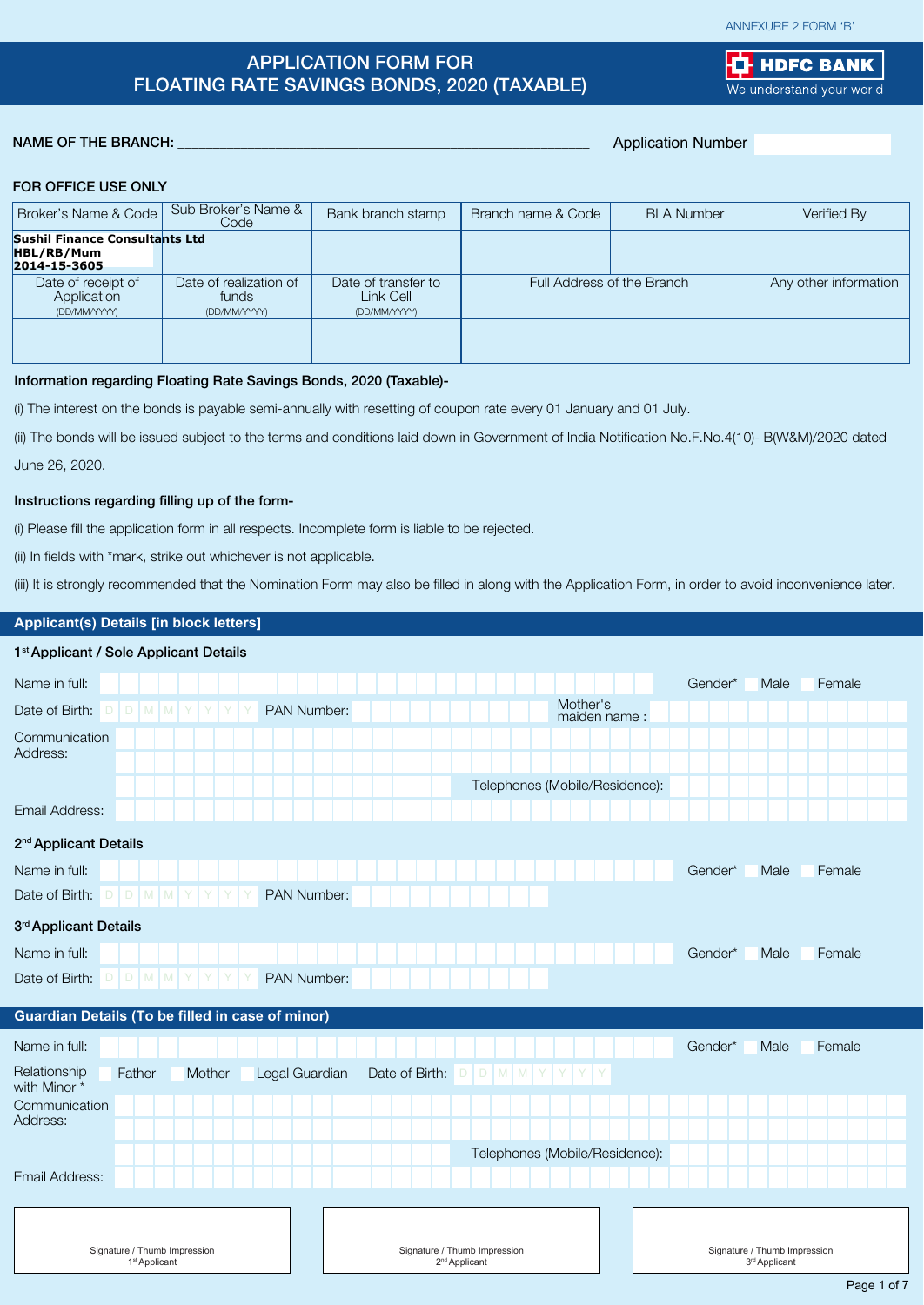| <b>Other Details</b>     |                                                                           |  |  |  |  |  |
|--------------------------|---------------------------------------------------------------------------|--|--|--|--|--|
| Applicant Status*        | RESIDENT INDIVIDUAL HUF<br>ON BEHALF OF MINOR<br>POWER OF ATTORNEY HOLDER |  |  |  |  |  |
| Investment Details*      | CREDIT TO EXISTING BLA No. (2008) 2012 12:00 TOPEN A NEW BLA @            |  |  |  |  |  |
|                          | @- applicable only for first time investor                                |  |  |  |  |  |
| Mode of Holding*         | SINGLE JOINT ANYONE OR SURVIVOR LEGAL GUARDIAN                            |  |  |  |  |  |
| Mode of Investment*      | CASH (up to Rs.20,000/- only) CHEQUE<br>DEMAND DRAFT ELECTRONIC CREDIT    |  |  |  |  |  |
| For Cheque / DD          |                                                                           |  |  |  |  |  |
|                          |                                                                           |  |  |  |  |  |
| <b>Investment Amount</b> |                                                                           |  |  |  |  |  |
|                          |                                                                           |  |  |  |  |  |

| BANK PARTICULARS of the 1st Applicant FOR PAYMENT OF INTEREST / REDEMPTION AMOUNT |  |  |  |               |           |              |  |  |  |  |  |  |
|-----------------------------------------------------------------------------------|--|--|--|---------------|-----------|--------------|--|--|--|--|--|--|
| Account<br>Holder Name:                                                           |  |  |  |               |           |              |  |  |  |  |  |  |
| <b>Bank Name:</b>                                                                 |  |  |  |               |           |              |  |  |  |  |  |  |
| Branch Name /                                                                     |  |  |  |               |           |              |  |  |  |  |  |  |
| Address:                                                                          |  |  |  |               |           |              |  |  |  |  |  |  |
| MICR Code of                                                                      |  |  |  |               |           |              |  |  |  |  |  |  |
| the Bank &<br><b>Branch</b>                                                       |  |  |  |               |           | Account No.: |  |  |  |  |  |  |
| <b>IFSC Code:</b>                                                                 |  |  |  | Account Type* | <b>SB</b> | Current      |  |  |  |  |  |  |

(Please attach a photocopy of the Cheque leaf or a cancelled cheque issued to you by the bank for verification of the Code number) Nominee details- Nomination Form (as applicable) may be filled and submitted along with the application form.

Declaration: I/We hereby declare and undertake that (i) the information furnished in this application form is correct and complete. If the transaction is delayed at all for reasons of incomplete or incorrect information, I would not hold the user institution responsible. (ii) I have read and understood the details of information for the investors as well as rights and duties of investors (copy attached).The agent/bank has explained the features of the scheme.(iii) I hereby agree to discharge the responsibility expected of me as a participant under the scheme.

#### Declaration regarding Income Tax exemption, if any - (Please strike out if not applicable)

I have obtained NIL/Lower TDS certificate from Income Tax Authorities under the provision \_\_\_\_\_\_\_of the Income Tax Act, 1961 and am submitting a true copy of the certificate along with the application form.

| Signature / Thumb Impression<br>1 <sup>st</sup> Applicant | Signature / Thumb Impression<br>2 <sup>nd</sup> Applicant                          | Signature / Thumb Impression<br>3 <sup>rd</sup> Applicant |
|-----------------------------------------------------------|------------------------------------------------------------------------------------|-----------------------------------------------------------|
| Date:                                                     |                                                                                    |                                                           |
| Place:                                                    | Date, Bank Stamp & Signature of the<br>authorized official of the Receiving Office |                                                           |

### In case of thumb impression, attestation by two witnesses

|           | 1 <sup>st</sup> Witness | 2 <sup>nd</sup> Witness |  |  |  |  |
|-----------|-------------------------|-------------------------|--|--|--|--|
| Name      |                         | Name                    |  |  |  |  |
| Address   |                         | Address                 |  |  |  |  |
| Signature |                         | Signature               |  |  |  |  |

#### H.U.F. declaration (mandatory, if applicant is Karta of HUF)

Iresiding at the address given against First Applicant, do solemnly affirm that I am the Karta of the Hindu

Undivided Family and as such have full powers to deal in the Floating Rate Savings Bonds 2020 (Taxable),

standing in the name of the HUF.

| Specimen signature for and on behalf of the HUF (name of the HUF) |        |                                           |
|-------------------------------------------------------------------|--------|-------------------------------------------|
| Date:                                                             | Place: | (Signature of the Karta with seal of HUF) |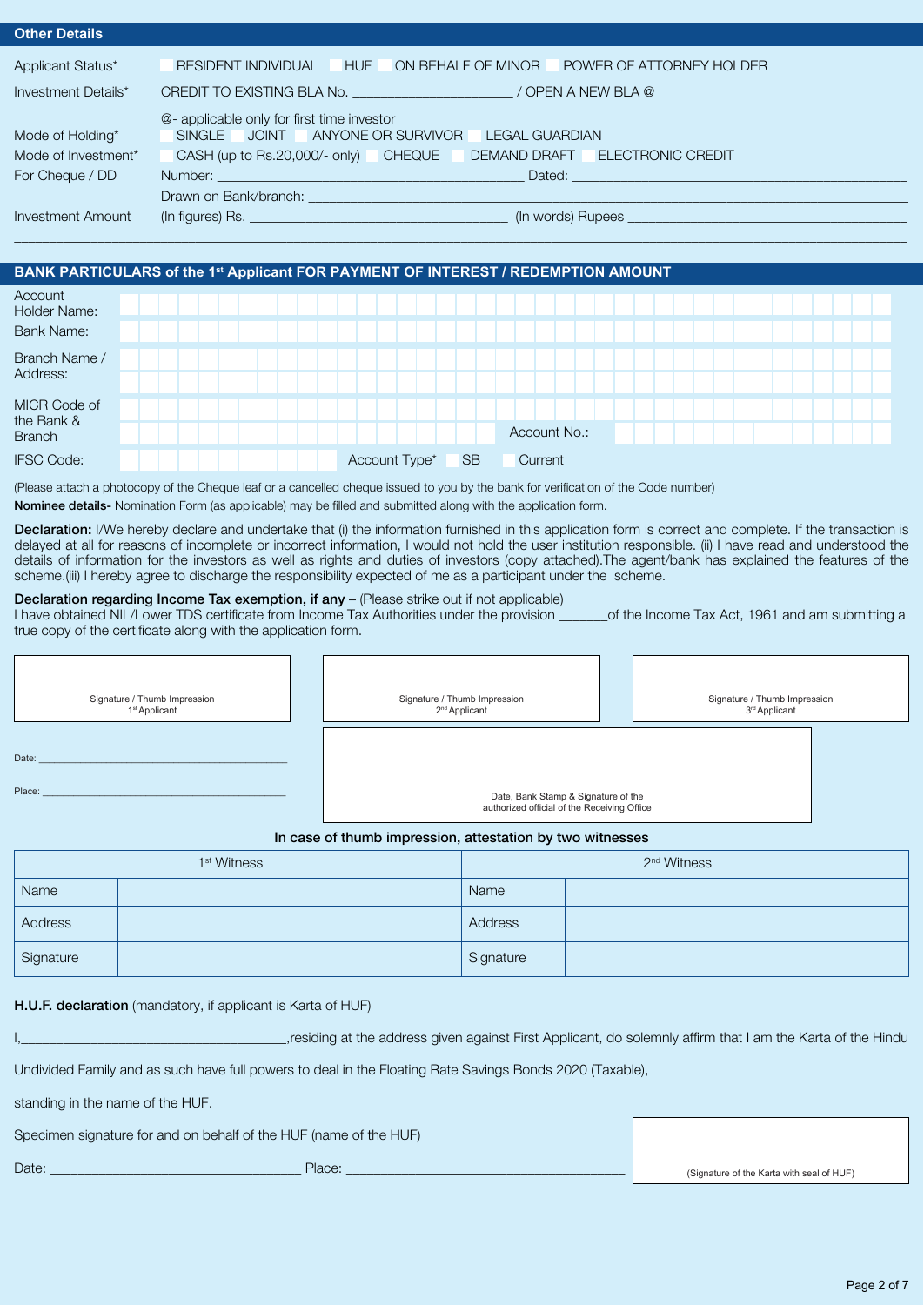#### **Floating Rate Savings Bonds, 2020 (Taxable) FORM OF NOMINATION**

[See Para 11(i)]

Instructions – The Nomination and its Cancellation shall be governed by the provisions of the Government Securities Act, 2006 (38 of 2006) and the Government Securities Regulation, 2007, published in Part III, Section 4 of the Gazette of India dated December 1, 2007.

I/We \_\_\_\_\_\_\_\_\_\_\_\_\_\_\_\_\_\_\_\_\_\_\_\_\_\_\_\_\_\_\_\_\_\_\_\_\_\_\_\_\_\_\_\_\_\_\_\_\_\_\_\_\_\_\_\_\_\_\_\_\_\_\_\_ (Name and address), the holder/s of BLA No \_\_\_\_\_\_\_\_\_\_\_\_\_\_\_\_\_\_\_\_

for the investment in Floating Rate Savings Bonds, 2020 (Taxable) hereby nominate the following person/s who shall on my/our death have the right to all the investments under the BLA / investments specified in the table below, to receive payment of the interest/amount for the time being due on the said BLA / investments.

|                                                                                       | <b>PARTICULARS OF INVESTMENT</b> |  | <b>PARTICULARS OF NOMINEE</b>                                     |               |                           |                                 |                                |  |  |
|---------------------------------------------------------------------------------------|----------------------------------|--|-------------------------------------------------------------------|---------------|---------------------------|---------------------------------|--------------------------------|--|--|
| Date of<br>Date of<br>Amount( $\bar{\bar{\mathbf{z}}}$ )<br>Repayment<br><b>Issue</b> |                                  |  | Full name with expanded<br>initials and address of the<br>nominee | Date of birth | Relationship<br>to holder | <b>STATUS</b><br>Resident / NRI | Particulars of<br>Bank Account |  |  |
|                                                                                       |                                  |  |                                                                   |               |                           |                                 |                                |  |  |

| To be filled in case if nominee is minor: As                                                  |                                                           |  | the sole nominee above is a minor on |  |  |
|-----------------------------------------------------------------------------------------------|-----------------------------------------------------------|--|--------------------------------------|--|--|
| this date, I/We appoint Shri/Smt./Kum                                                         | to receive the amount for the time being due to the above |  |                                      |  |  |
| BLA/specified investment in the event of my/our death during the minority of the said nominee |                                                           |  |                                      |  |  |

If the nomination is in substitution of the one already made: This nomination is in substitution of the nomination dated

made by me/us and registered on your books at………………………..which shall stand cancelled on registration of this nomination.

Place: \_\_\_\_\_\_\_\_\_\_\_\_\_\_\_\_\_\_\_\_\_\_\_\_\_\_\_\_\_\_\_\_\_\_\_\_\_\_\_\_\_\_\_\_\_\_\_\_\_\_\_\_ Date: \_\_\_\_\_\_\_\_\_\_\_\_\_\_\_\_\_\_\_\_\_\_\_\_\_\_\_\_\_\_\_\_\_\_\_\_\_\_\_

(Signature(s)/ Thumb impression of the BLA holder(s))

Signature with name and address of witnesses:

Branch :

We acknowledge having registered the nomination made by \_\_\_\_\_\_\_\_\_\_\_\_\_\_\_\_\_\_\_\_\_\_\_\_\_\_\_\_\_\_\_\_\_\_\_\_\_ in respect of FRSB 2020 (T) in favour of\_\_\_\_\_\_\_\_\_\_\_\_\_\_\_\_\_\_\_\_\_\_\_\_ (Name of nominees) for the BLA No\_\_\_\_\_\_\_\_\_\_\_\_\_\_\_\_\_\_\_\_for the all the investments under the BLA / specified investment \_\_\_\_\_\_\_\_\_\_\_\_\_\_\_\_\_\_\_\_\_\_\_\_ and the nomination registration no. is\_\_\_\_\_\_\_\_\_\_\_\_\_\_\_\_\_\_\_\_\_\_\_\_\_. Please quote the above nomination registration no. in all communication pertaining to change or cancellation of nomination. Date :  $\Box$ Receiving Office : \_ 1\_\_\_\_\_\_\_\_\_\_\_\_\_\_\_\_\_\_\_\_\_\_\_\_\_\_\_\_\_\_\_\_\_\_\_\_\_\_\_\_\_\_\_\_\_\_\_\_\_\_\_\_\_\_\_\_\_\_\_\_\_ 2\_\_\_\_\_\_\_\_\_\_\_\_\_\_\_\_\_\_\_\_\_\_\_\_\_\_\_\_\_\_\_\_\_\_\_\_\_\_\_\_\_\_\_\_\_\_\_\_\_\_\_\_\_\_\_\_\_\_\_\_\_\_ ACKNOWLEDGMENT Authorised Official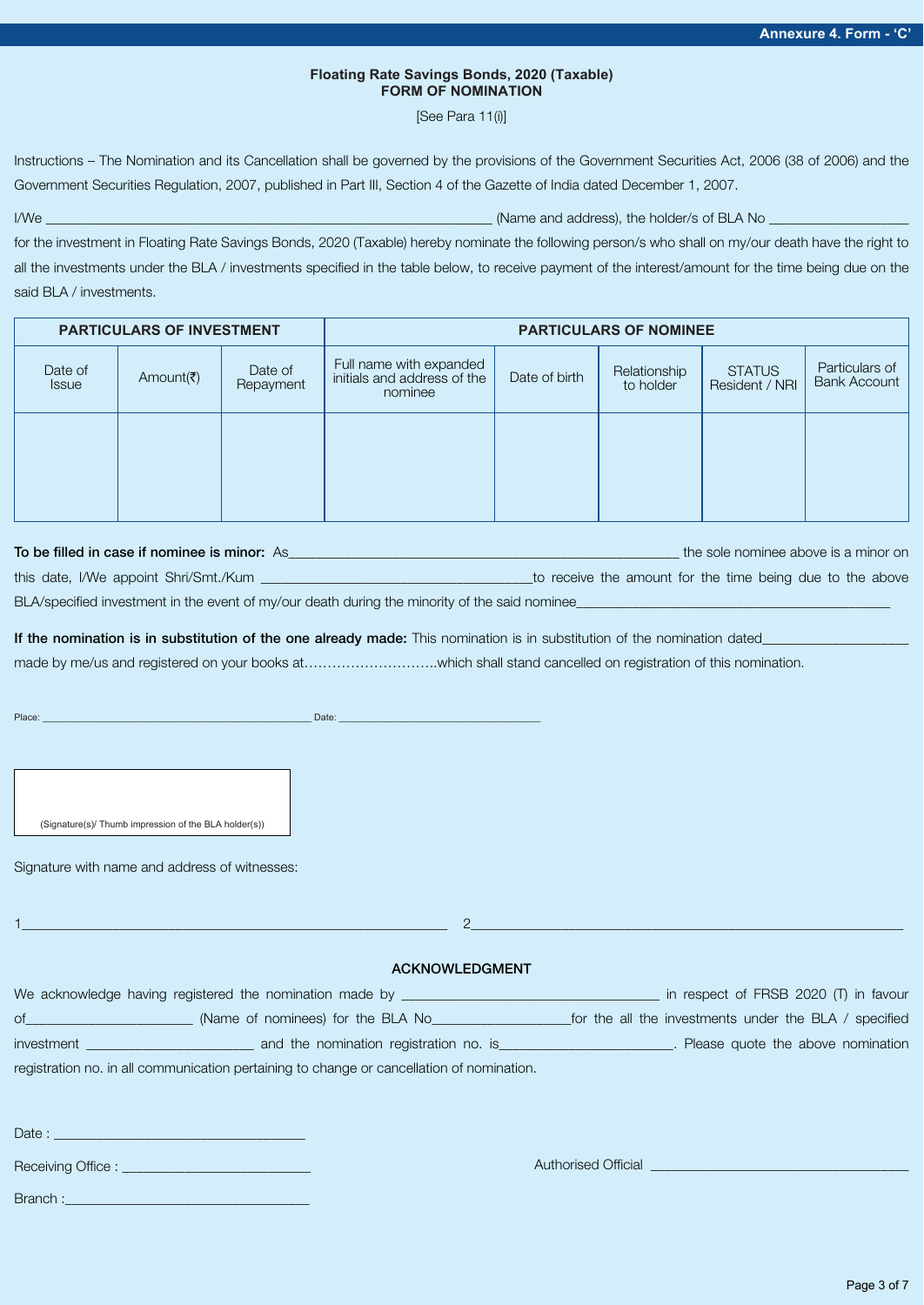#### **RBI Floating Rate Savings Bonds 2020 (Taxable) - Terms and Conditions**

- I hereby agree to discharge the responsibility expected of me as a participant under the scheme
- Beneficiary Bank A/c's /Address details will be maintained at BLA Level and not at the investment level. If a customer had made multiple investments, beneficiary bank account numbers declared by him for the latest investment / bank mandate form will supersede the earlier details provided.
- I confirm having read and understood that this application for RBI Bonds: Floating Rate Savings Bonds '2020 is not for availing Capital Gains Tax Exemption.
- As per Section 206AB of the Income Tax Act 1961, w.e.f 1<sup>st</sup> July 2021, a person shall be levied higher TDS rate if they have:
	- Not filed Income Tax returns for the last two years; and
	- aggregate TDS/TCS credit of ₹50,000 or more in each of the two years.

The TDS rate levied would be the highest of :

- a) Twice the rate specified in the relevant provision of the Income Tax Act; or
- b) Twice the rate of rates in force; or
- c) The rate of five per cent.
- Every person who has been allotted a Permanent Account Number (PAN) and is eligible to obtain Aadhaar number must update their Aadhaar number to the Income tax department (PAN- Aadhaar Linkage) as per Section 139AA of the Income Tax Act 1961 by 31st March 2022.

Linking of these 2 documents will help you to:

- Keep your PAN operative
- Avoid levy of higher TDS on interest earned (if applicable)
- Smooth functioning of banking transactions
- If you wish to avail TDS exemption for your interest / maturity payments of RBI Bonds, the valid exemption documents viz., 15G / 15H / Lower TDS / Nil TDS documents to be made available in the banks records during the start of each financial year or one month prior to the actual interest / maturity payment date. If the documents are submitted / received post cut off, the said document would be considered only for the next eligible interest / maturity payment during the same financial year. Physical exemption documents may please be submitted at any of our HDFC Bank branches well in advance.
- Premature redemption is allowed with certain conditions as laid down in Government of India Notification No.F No.4 (10) V(W&M)/2020 dated June 26, 2020.
- In case of closure/transfer of the bank account, the fresh details may be immediately intimated to the receiving office to avoid any inconvenience.

I have read, understood and agree with all the Terms and Conditions mentioned above

Signature / Thumb Impression 1st Applicant

Signature / Thumb Impression 2nd Applicant

Signature / Thumb Impression 3rd Applicant

#### HUF Declaration (Mandatory in case of investment by HUF)

(Name of Karta) hereby declare that I am the Karta of the HUF

\_\_\_\_\_\_\_\_\_\_\_\_\_\_\_\_\_\_\_\_\_\_\_\_\_\_\_\_\_\_\_\_\_\_\_\_\_\_\_\_\_ (please mention name of HUF) and following persons are the Co-parceners of the HUF.

| SR <sub>NO</sub> | NAME OF COPARCNER | <b>SIGNATURE</b> | DATE OF BIRTH | <b>RELATIONSHIP</b><br><b>WITH KARTA</b> |
|------------------|-------------------|------------------|---------------|------------------------------------------|
|                  |                   |                  |               |                                          |
|                  |                   |                  |               |                                          |
|                  |                   |                  |               |                                          |
|                  |                   |                  |               |                                          |
|                  |                   |                  |               |                                          |

I undertake to inform you immediately as and when there are any changes in the constitution of HUF (due to any addition or on account of death of any members of HUF).

(Signature of the Karta with seal of HUF)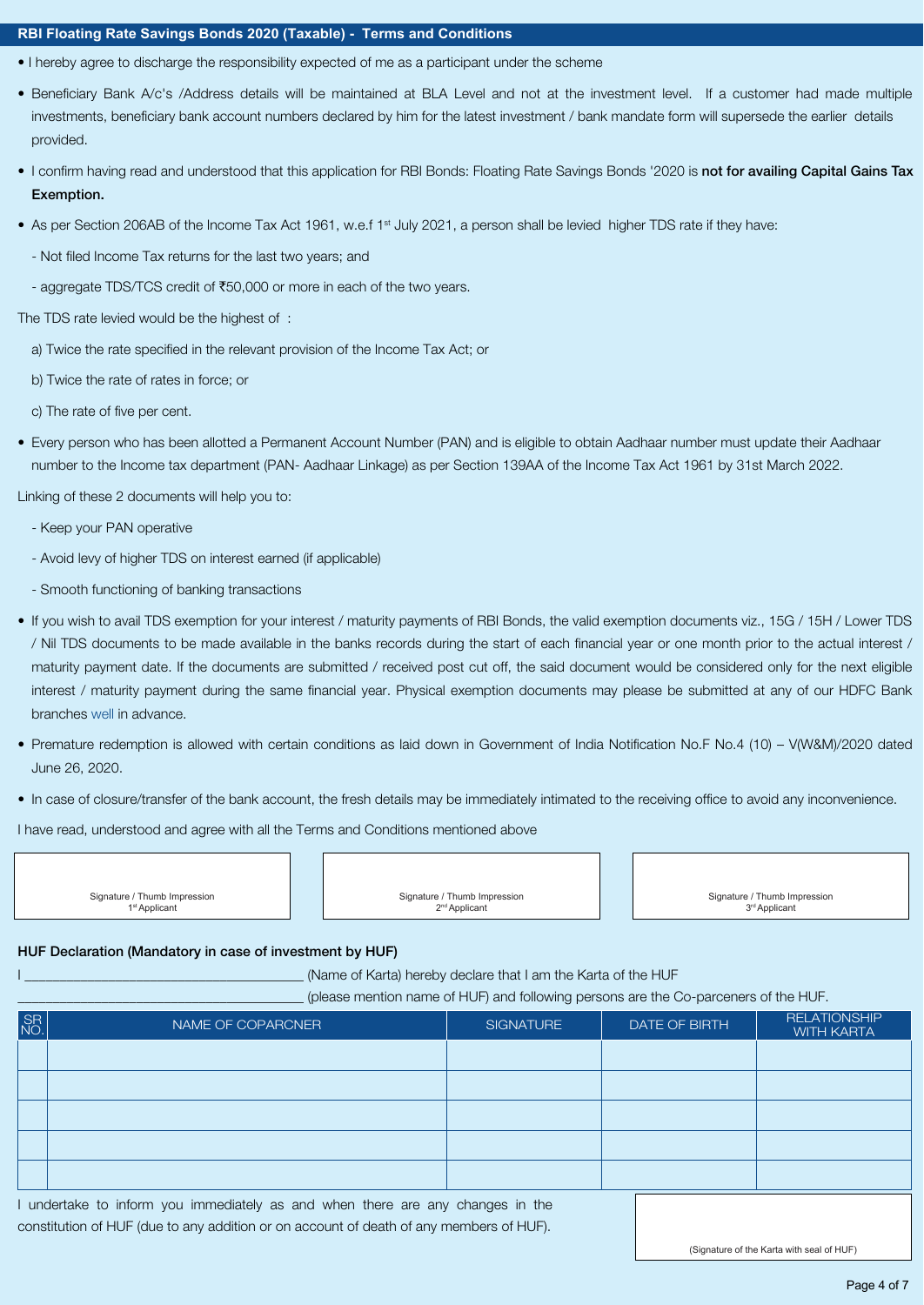#### **INFORMATION FOR INVESTORS IN Floating Rate Savings Bonds, 2020 (Taxable)**

Government of India had introduced Floating Rate Savings Bonds, 2020 (Taxable)vide their notification No. F.No.4(10)-B(W&M)/2020 dated June 26, 2020. The main features of the Scheme are as under:

| <b>Item</b>                   | Floating Rate Savings Bonds, 2020 (Taxable)                                                                                                                                                                                                                                                                             | <b>Remarks</b>                                                                                                                           |
|-------------------------------|-------------------------------------------------------------------------------------------------------------------------------------------------------------------------------------------------------------------------------------------------------------------------------------------------------------------------|------------------------------------------------------------------------------------------------------------------------------------------|
| 1. Category of<br>Investor    | Resident Individual, HUF.                                                                                                                                                                                                                                                                                               | Non-Resident Indians (NRI)s are not eligible to invest in<br>these bonds.                                                                |
| 2. Limit of<br>investment     | Minimum ₹1000/- and in multiples of ₹1000/-.                                                                                                                                                                                                                                                                            | No maximum limit.                                                                                                                        |
| 3. Date of Issue<br>of bonds  | Date of receipt of subscription in cash (up to ₹20,000/- only), or date of<br>realization of cheque /draft/ funds.                                                                                                                                                                                                      |                                                                                                                                          |
| 4. Forms of<br><b>Bonds</b>   | Electronic form held in the Bond Ledger Account.                                                                                                                                                                                                                                                                        | Bond Ledger Account will be opened by the Receiving<br>Office in the name of investor/s.                                                 |
| 5. Interest                   | (i) Interest is payable semi-annually from the date of issue of bonds, up<br>to 30 <sup>th</sup> June / 31 <sup>st</sup> December as the case may be, and thereafter<br>half-yearly for period ending 30 <sup>th</sup> June and 31 <sup>st</sup> December on 1st July<br>and 1 <sup>st</sup> January respectively.      | Half-yearly interest is payable on $1st$ January / $1st$ July.<br>The coupon on 1 <sup>st</sup> January 2021 shall be paid at 7.15%.     |
|                               | (ii) The coupon rate payable for next half-year would be reset on $1st$ January 2021 and thereafter, every $1st$ July and 1st January.                                                                                                                                                                                  |                                                                                                                                          |
| 6. Post Maturity<br>Interest  | Post Maturity Interest is not payable.                                                                                                                                                                                                                                                                                  | $---$                                                                                                                                    |
| 7. Bank<br>account            | It is mandatory for the investor/s to provide bank account details to<br>facilitate payment of interest /maturity value directly to his/her/their<br>bank account.                                                                                                                                                      | $---$                                                                                                                                    |
| 8. Tax benefits               | Income from the bonds is taxable.                                                                                                                                                                                                                                                                                       | Tax will be deducted at source while interest is paid.                                                                                   |
|                               |                                                                                                                                                                                                                                                                                                                         | If an exemption under the relevant provisions of the<br>Income Tax Act, 1961 is obtained, it may be declared in<br>the Application Form. |
| 9. Nomination<br>Facility     | The sole Holder or all the joint holders may nominate one or more<br>persons as nominee in accordance with the provisions of the<br>Government Securities Act, 2006 (38 of 2006) and the Government<br>Securities Regulation, 2007, published in Part III, Section 4 of the<br>Gazette of India dated December 1, 2007. | $---$                                                                                                                                    |
| 10. Maturity<br>period        | 7 years from the date of issuance.                                                                                                                                                                                                                                                                                      | $---$                                                                                                                                    |
| 11. Premature<br>redemption   | Facility is available to the eligible investors after Lock in period of 4, 5,<br>and 6 years in the age bracket of 80 years and above, between 70 to<br>80 years and 60 to 70 years respectively                                                                                                                        | Penalty charges @ 50% of last coupon payment.                                                                                            |
| 12. Transferability           | The bonds are not transferable.                                                                                                                                                                                                                                                                                         | Transferability is limited to nominee(s)/legal heir in case<br>of death of holder.                                                       |
| 13. Tradability /<br>Advances | The bonds are not tradable in the secondary market and also not<br>eligible as collateral for availing loans.                                                                                                                                                                                                           | $---$                                                                                                                                    |
| 14. Application<br>forms      | Available at designated branches of SBI, 11 Nationalised Banks and 4<br>Private Sector Banks.                                                                                                                                                                                                                           | $---$                                                                                                                                    |

# **DUTIES OF INVESTOR/ APPLICANTS**

A) Please complete the application in all respects.

- B) Incomplete applications are liable to result in delay of issue of the bonds (at the cost of the applicant).
- C) In case the application is submitted by a Power of Attorney (POA) holder, please submit original POA for verification, along with an attested copy for record.
- D) In case the application is on behalf of a minor, please submit the original birth certificate from the School or Municipal Authorities for verification, together with an attested copy for record.
- E) Please note that nomination facility is available to a Sole Holder or all the joint holders (investors) of the bonds.
- F) In case nominee is a minor, please indicate the date of birth of the minor and a guardian can be appointed.
- G) Nomination facility is not available in case the investment is in the name of a minor.
- H) Please notify the change of address to Receiving Office immediately.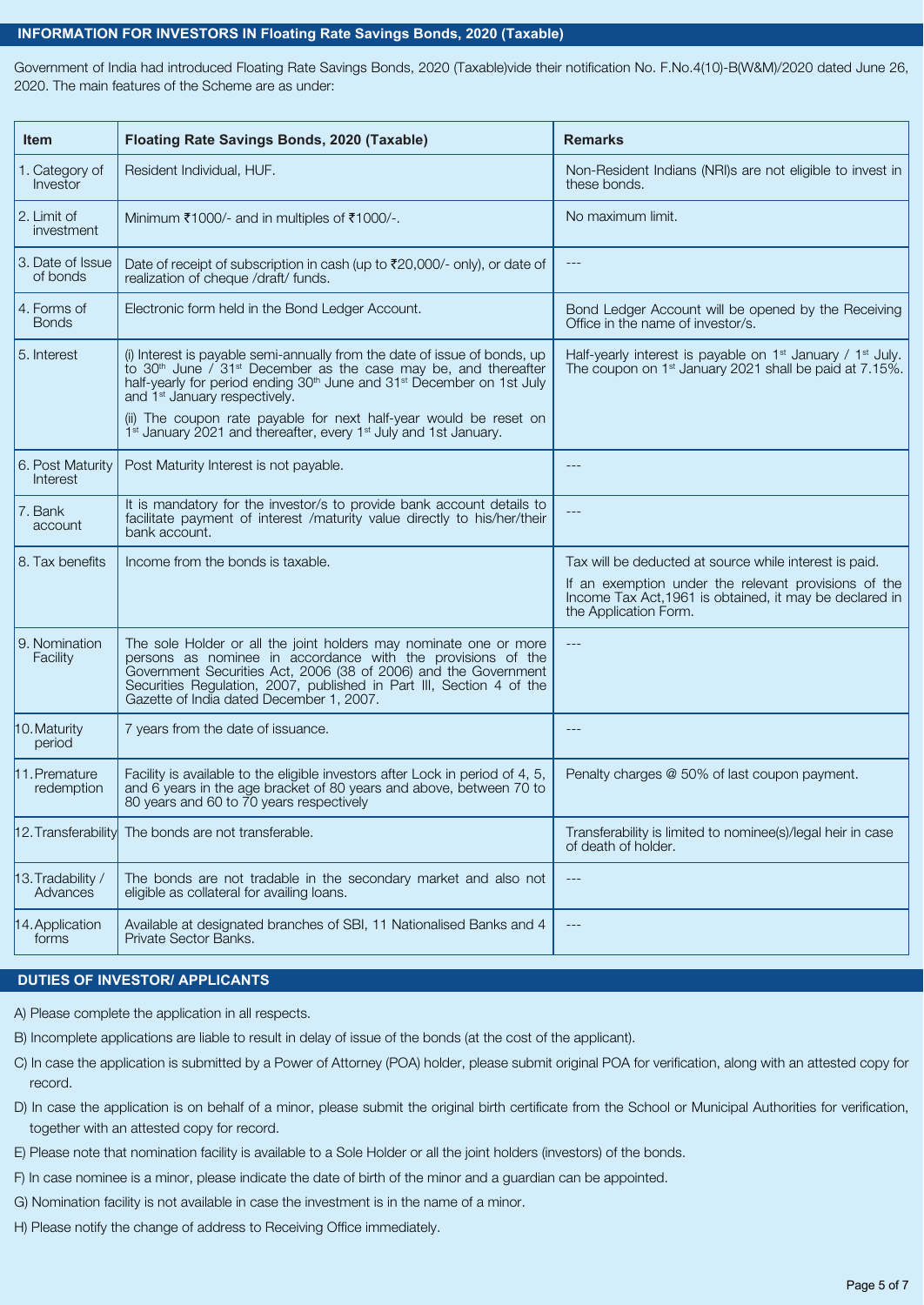I) POST MATURITY INTEREST IS NOT PAYABLE ON THESE BONDS. The interest and redemption proceeds will be credited on the due date as per bank details registered with us.

J) Indicate your date of birth / age.

- K) Provide your correct bank account details for receiving payment through electronic mode. In case of closure/transfer of the bank account, the fresh details may be immediately intimated to the Receiving Office to avoid any inconvenience.
- L) Any information regarding tax applicability may be provided to the bank/branch.

#### **RIGHTS OF THE INVESTOR**

- a) Certificate of Holding will be issued in physical / electronic form within 7 working days from the date of tender of application.
- b) The interest on the bond accrues from the date of receipt of funds/realization of cheque/draft and will be credited to the bank account of the holder directly, as per the details provided by him/her in the application form.
- c) The interest will be paid semi-annually and credited to the investors account every 01 January and 01 July with last installment on date of redemption.
- d) Maturity intimation advice will be issued one month before the due date of the bond.
- e) Application forms for investments, redemption, nomination etc., in respect of Savings Bonds shall be available on the websites of Receiving Offices.
- f) A sole holder or all the joint holders may nominate one or more nominees to the rights of the bonds.Nonresident Indians can also be nominated.
- g) The investor(s) can make separate nomination for each investment held under the BLA.
- h) The nomination will be registered at the Office of Issue and an acknowledgement of Registration will be issued to the holder.
- i) The nomination can be varied by registering a fresh nomination.
- j) The existing nomination can be cancelled by a request to the Office of Issue.
- k) The redemption is due on expiry of seven years from the date of investment, unless applied for premature redemption as applicable.
- l) Premature redemption facility is allowed with certain conditions.
- m) Investors are entitled for compensation for delayed payments at the applicable coupon rate.

In case the issuing bank does not comply with the above, you may lodge a complaint in writing in the form provided at the counter of the bank and address the same to the nearest office of Reserve Bank of India, as under:

THE REGIONAL DIRECTOR, RESERVE BANK OF INDIA, CONSUMER EDUCATION AND PROTECTION DEPARTMENT/ BANKING OMBUDSMAN (LOCATION) You may also address your complaint to: THE CHIEF GENERAL MANAGER INTERNAL DEBT MANAGEMENT DEPARTMENT RESERVE BANK OF INDIA, 23rd Floor CENTRAL OFFICE, Shahid Bhagat Singh Marg, MUMBAI-400 001 MAHARASHTRA

E- mail ID – cgmidmd@rbi.org.in

Disclaimer: I have read and understood the details of information for the investors as well as rights and duties of investors. The agent/bank has explained the features of the scheme to me.

Signature/s of the applicant/s